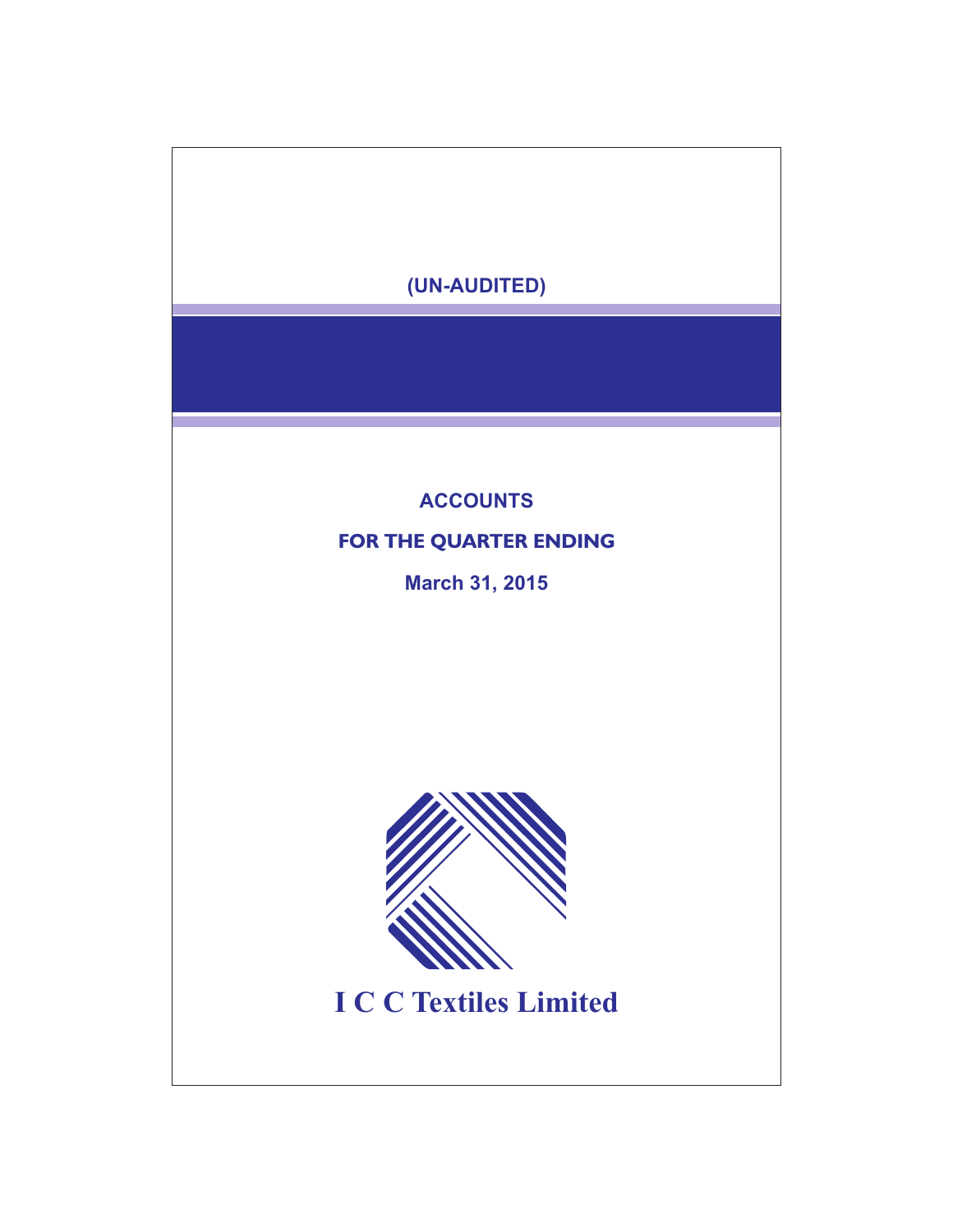# **I C C Textiles Limited**

## **DIRECTORS' REPORT TO THE MEMBERS**

On behalf of the Board of Directors, I hereby present the interim financial information of the company for the nine months ended on March 31, 2015.

The Sales decreased by 59% to Rs. 415.840 million during the period as compared to Rs. 1,013.522 million for the corresponding period of the previous year. The company incurred an after tax loss of Rs. 99.652 million as against an after tax loss of Rs. 52.564 million in the corresponding period resulting in loss per share of Rs. 3.32 ( Jul - Mar 2014 Rs. 1.75 ).

Fabric sales in Sq Meters at 60 picks also reduced by 7.392 million ( 49% ) i,e from 15.096 million to 7.704 million as fabric production suffered badly due to severe scheduled and unscheduled electricity load shedding during the period. The negative impact felt by us was even more severe due to non-availability of an industrial gas connection. A gross injustice is being done to the sole Pepco based units who have been deprived of industrial gas connection thus placing them at an extreme disadvantage and creating a highly discriminating disparity when compared to the privileged units having their own gas based power plants.

Fuel and power cost decreased by Rs. 73,755 million ( 49.8% ) i.e. from Rs. 148.246 million during Jul 2013 to Mar 2014 to Rs. 74.491 million during the current period due to decrease in production due to cited load shedding. Going forward, we expect a decrease in Electricity charges due to substantial reduction in international oil price, although the government has been slow in passing this benefit to the industry uptil now. Accordingly, due to reduction in furnace oil price, we are evaluating furnace based engine offers as alternate energy source. The company's plan to replace old Sulzer looms with air-jet looms is under progress.

There is an overdue partial installment of term loan obtained from MCB Bank amounting to Rs. 14.896 million and effort is being made to clear it as soon as possible.

The directors would like to record their appreciation for the continued commitment and hard work being carried out by the employees of the company.

For and on behalf of the Board of Directors

Dated: April 30, 2015 Chief Executive

Lahore **SHAFIQ A. SIDDIQI**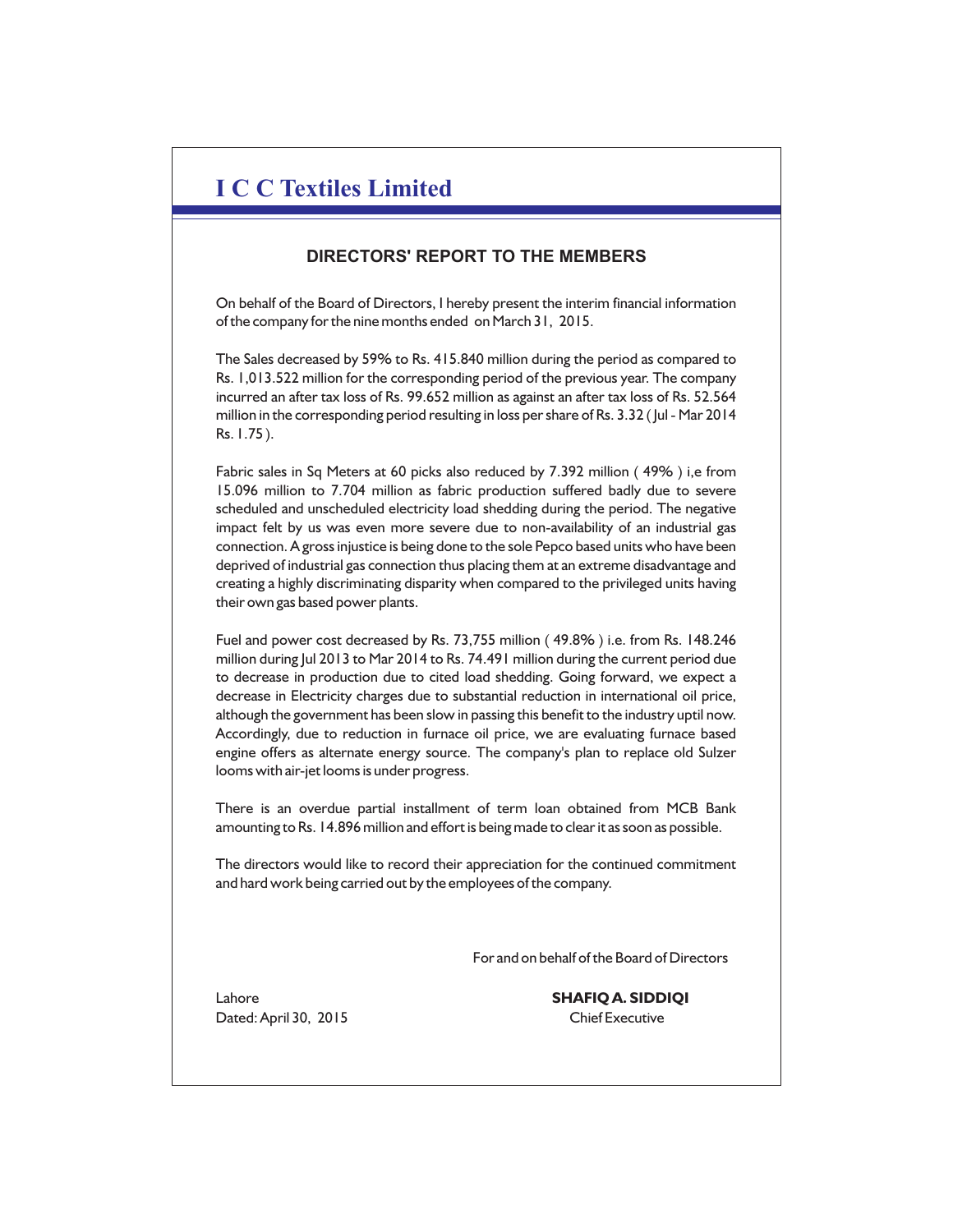| <b>EQUITY AND LIABILITIES</b>                                                                    | <b>Note</b> | <b>MARCH, 2015</b><br><b>Rupees</b> | <b>June 2014</b><br><b>Rupees</b> |
|--------------------------------------------------------------------------------------------------|-------------|-------------------------------------|-----------------------------------|
| <b>SHARE CAPITAL</b>                                                                             |             |                                     |                                   |
| <b>Authorised share capital</b><br>32,000,000 ordinary shares (Jun. 2014: 32,000,000)            |             |                                     |                                   |
| of Rs. 10 each                                                                                   |             | 320,000,000                         | 320,000,000                       |
| Issued, Subscribed & Paid up share capital<br>30,001,120 ordinary shares (Jun. 2014: 30,001,120) |             |                                     |                                   |
| of Rs.10 each fully paid in cash                                                                 |             | 300,011,200                         | 300,011,200                       |
| <b>UNAPPROPRIATED LOSS</b>                                                                       |             | (676,293,750)                       | (592, 182, 052)                   |
|                                                                                                  |             | (376, 282, 550)                     | (292, 170, 852)                   |
| SURPLUS ON REVALUATION OF PROPERTY,                                                              |             |                                     |                                   |
| <b>PLANT AND EQUIPMENT</b>                                                                       |             | 469,984,653                         | 485,525,336                       |
| <b>NON CURRENT LIABILITIES</b><br>Long term financing from directors                             | 4           | 69,038,686                          | 52, 184, 883                      |
| Long term financing from commercial banks                                                        |             |                                     |                                   |
| Deferred liabilities<br>Deferred taxation                                                        |             | 69,076,447<br>116,959,234           | 61,887,298<br>124,965,040         |
|                                                                                                  |             | 255,074,367                         | 239,037,221                       |
| <b>CURRENT LIABILITIES</b><br>Trade and other payables                                           |             | 150,560,277                         | 152,455,451                       |
| Accrued markup                                                                                   |             | 57,607,017                          | 30,495,553                        |
| Short term borrowings                                                                            |             | 523,945,237                         | 501,895,294                       |
| Current portion of long term liabilities                                                         |             | 14,896,104<br>747,008,635           | 15,896,104<br>700,742,402         |
| <b>CONTINGENCIES AND COMMITMENTS</b>                                                             | 5           |                                     | 1,133,134,107                     |
| <b>ASSETS</b>                                                                                    |             | 1,095,785,105                       |                                   |
| <b>NON CURRENT ASSETS</b>                                                                        |             |                                     |                                   |
| Property, plant and equipment                                                                    |             | 891,120,587                         | 933,610,584                       |
| <b>LONG TERM LOANS AND ADVANCES</b>                                                              |             | 647,088                             | 190,000                           |
| <b>LONG TERM DEPOSITS AND PREPAYMENTS</b>                                                        |             | 1,629,034                           | 1,629,034                         |
| <b>CURRENT ASSETS</b>                                                                            |             |                                     |                                   |
| Stores, spares and loose tools<br>Stock in trade                                                 |             | 32,501,293<br>68,192,057            | 35,161,902<br>76,581,261          |
| Trade debts                                                                                      |             | 29,925,598                          | 20,595,390                        |
| Loans and advances                                                                               |             | 12,913,603                          | 5.429.555                         |
| Trade deposits and short term prepayments                                                        |             | 3,454,809                           | 1,844,399                         |
| Other receivables                                                                                |             | 18,773,744                          | 36,683,678                        |
| Income tax refundable<br>Cash and bank balances                                                  |             | 21,672,596<br>14,954,697            | 19,505,959<br>1,902,343           |
|                                                                                                  |             | 202,388,397                         | 197,704,488                       |
|                                                                                                  |             | 1,095,785,105                       | 1,133,134,106                     |
| The annexed notes form an integral part of these financial statements.                           |             |                                     |                                   |
|                                                                                                  |             |                                     |                                   |
|                                                                                                  |             |                                     |                                   |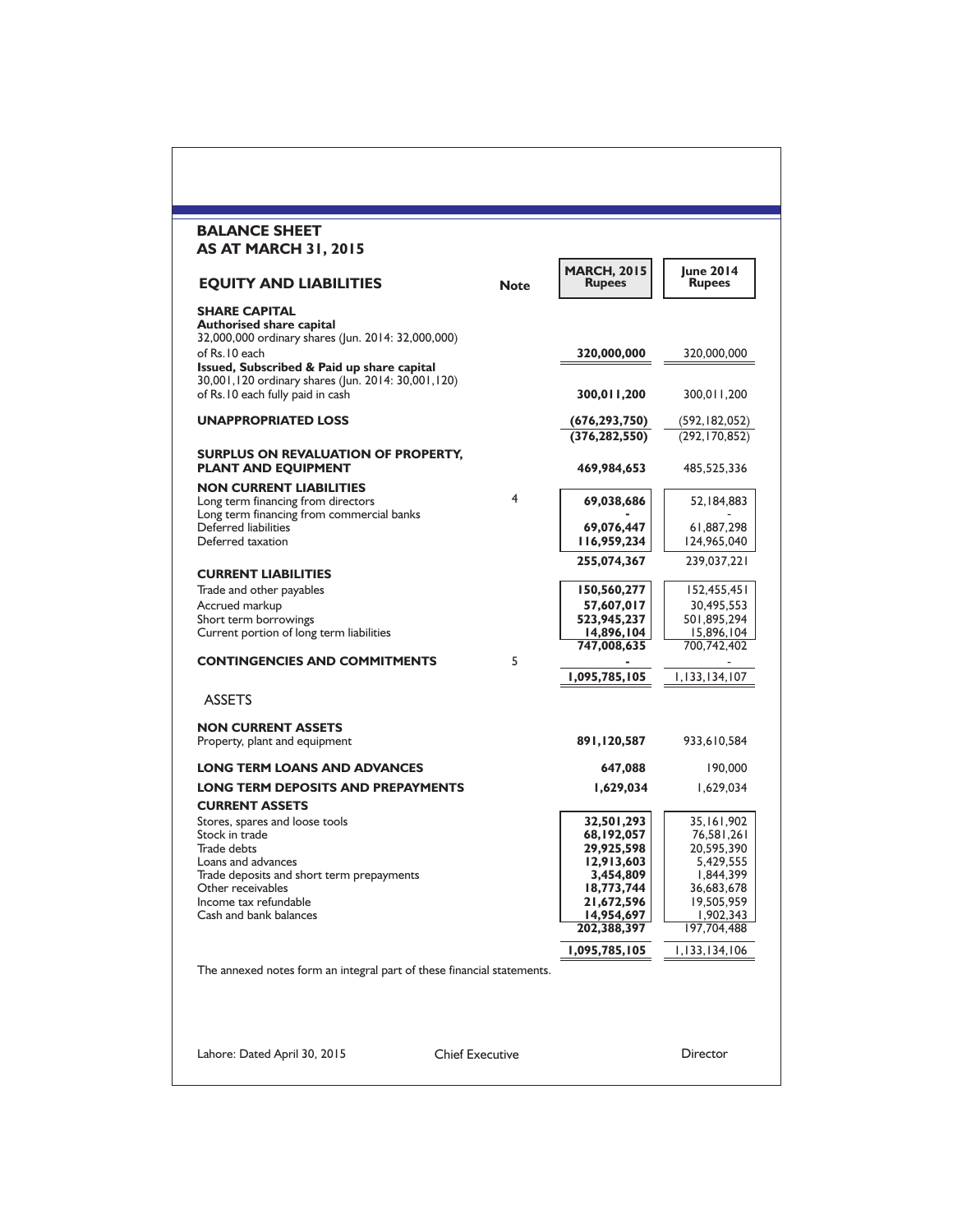### **PROFIT AND LOSS ACCOUNT FOR THE NINE MONTHS ENDED MARCH 31, 2015**

|                                           | <b>Note</b> | Jul 2014 to<br><b>Mar 2015</b><br><b>Rupees</b> | Jul 2013 to<br><b>Mar 2014</b><br><b>Rupees</b> | Jan-Mar<br>2015<br><b>Rupees</b> | Jan-Mar<br>2014<br><b>Rupees</b> |
|-------------------------------------------|-------------|-------------------------------------------------|-------------------------------------------------|----------------------------------|----------------------------------|
| <b>SALES</b>                              |             | 415,839,998                                     | 1,013,522,066                                   | 141,144,616                      | 243,205,968                      |
| <b>COST OF SALES</b>                      |             | 487,893,428                                     | 1,058,227,912                                   | 165,636,617                      | 262, 148, 270                    |
| <b>GROSS PROFIT / (LOSS)</b>              |             | (72,053,430)                                    | (44,705,846)                                    | (24, 492, 001)                   | (18, 942, 302)                   |
| <b>OPERATING EXPENSES</b>                 |             |                                                 |                                                 |                                  |                                  |
| <b>Distribution cost</b>                  |             | 8,426,846                                       | 11,449,537                                      | 2,604,720                        | 3,774,950                        |
| Administrative expenses                   |             | 26,785,912                                      | 27,389,517                                      | 8,643,986                        | 9,397,334                        |
| Other operating expenses                  |             | 612,727                                         | 614,360                                         | 175,152                          | 177,828                          |
|                                           |             | 35,825,485                                      | 39,453,414                                      | 11,423,858                       | 13,350,111                       |
| <b>OPERATING PROFIT / (LOSS)</b>          |             | (107,878,915)                                   | (84, 159, 260)                                  | (35, 915, 859)                   | (32, 292, 413)                   |
| <b>OTHER OPERATING INCOME</b>             |             | 51,453,087                                      | 85,557,758                                      | 26,769,757                       | 4,788,995                        |
|                                           |             | (56, 425, 828)                                  | 1,398,498                                       | (9, 146, 102)                    | (27,503,418)                     |
| <b>FINANCIAL COST</b>                     |             | 49,785,651                                      | 50,600,354                                      | 16,266,771                       | 17,549,010                       |
| <b>LOSS BEFORE TAXATION</b>               |             | (106, 211, 479)                                 | (49, 201, 856)                                  | (25, 412, 873)                   | (45,052,427)                     |
| <b>TAXATION</b>                           |             | (6,559,098)                                     | 3,362,578                                       | (2,918,421)                      | 117,825                          |
| <b>LOSS AFTER TAXATION</b>                |             | (99,652,381)                                    | (52, 564, 434)                                  | (22, 494, 452)                   | (45, 170, 252)                   |
| <b>LOSS PER SHARE - BASIC AND DILUTED</b> | 7           | (3.32)                                          | (1.75)                                          | (0.75)                           | (1.51)                           |

The annexed notes form an integral part of these financial statements.

Chief Executive Director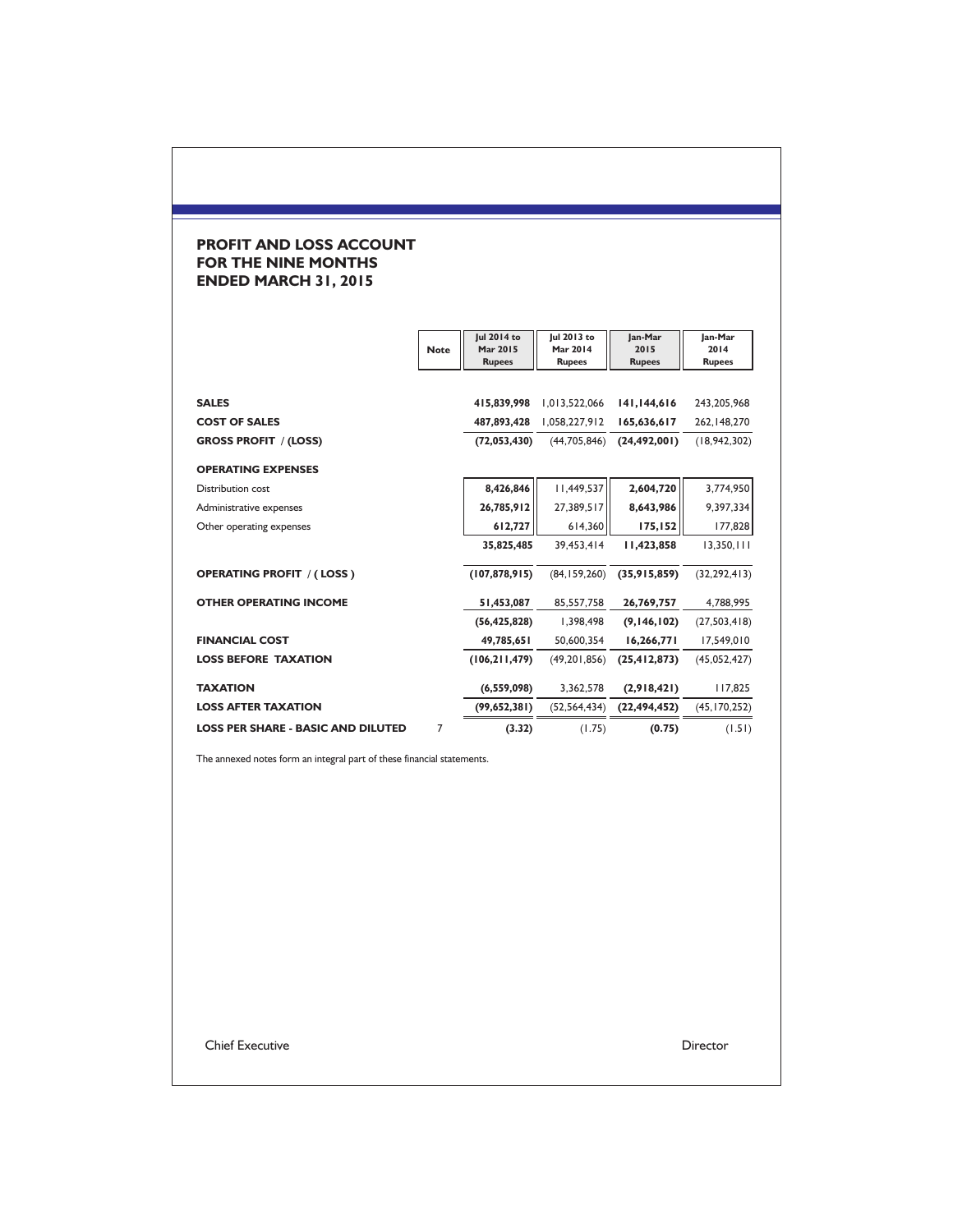### **CASH FLOW STATEMENT FOR THE NINE MONTHS ENDED MARCH 31, 2015**

| <b>ENDED MARCH 31, 2015</b>                                               |           | Jul 2014 to<br>Mar 2015<br><b>Rupees</b> | Jul 2013 to<br>Mar 2014<br>Rupees |
|---------------------------------------------------------------------------|-----------|------------------------------------------|-----------------------------------|
| <b>CASH FLOW FROM OPERATING ACTIVITIES</b>                                |           |                                          |                                   |
| Profit / (Loss) for the period before taxation<br><b>Adjustments for:</b> |           | (106, 211, 479)                          | (49, 201, 856)                    |
| Depreciation on property, plant and equipment                             |           | 35,104,526                               | 35,189,052                        |
| (Gain) / Loss on disposal of property, plant and equipment                |           | (25, 863, 433)                           |                                   |
| Amortization of interest free loans                                       |           | (25, 586, 563)                           | (85, 516, 380)                    |
| Unwinding of discount                                                     |           | 4,780,165                                | 2,484,728                         |
| Staff gratuity                                                            |           | 11,574,365                               | 11,536,366                        |
| Financial cost                                                            |           | 45,005,486                               | 50,600,354                        |
|                                                                           |           | 45,014,546                               | 14,294,120                        |
| (Increase) / Decrease in current assets                                   |           | (61, 196, 933)                           | (34,907,736)                      |
| Stores, spares and loose tools                                            |           | 2,660,609                                | 1,504,060                         |
| Stock in trade                                                            |           | 8,389,204                                | 44,796,107                        |
| Trade debts                                                               |           | (30, 013, 792)                           | (22, 721, 001)                    |
| Loans and advances                                                        |           | (7, 484, 048)                            | (1, 343, 364)                     |
| Trade deposits and short term prepayments                                 |           | (1,610,410)                              | (1, 392, 751)                     |
| Other receivables                                                         |           | 17,909,934                               | (6,010,341)                       |
|                                                                           |           | (10, 148, 502)                           | 14,832,709                        |
| Increase / (Decrease) in current liabilities                              |           |                                          |                                   |
| Trade and other payables                                                  |           | 18,788,410                               | (15, 532, 237)                    |
| Cash generated from operations                                            |           | (52, 557, 026)                           | (35,607,265)                      |
| Financial charges paid                                                    |           | (17,894,023)                             | (37,580,840)                      |
| Taxes paid<br>Gratuity paid                                               |           | (3,613,345)<br>(4,385,216)               | (9,349,279)<br>(3,450,899)        |
|                                                                           |           | (25,892,584)                             | (50, 381, 018)                    |
| Net cash flow from operating activities                                   | (A)       | (78, 449, 610)                           | (85,988,283)                      |
| <b>CASH FLOW FROM INVESTING ACTIVITIES</b>                                |           |                                          |                                   |
| Long term loans and advances                                              |           | (457, 088)                               | (86,000)                          |
| Long term deposits and prepayments                                        |           |                                          |                                   |
| Sale proceeds of property, plant and equipment                            |           | 33,748,207                               |                                   |
| Fixed capital expenditure                                                 |           | (499, 302)                               | (1,526,685)                       |
| Net cash flow from investing activities                                   | (B)       | 32,791,817                               | (1,612,685)                       |
| <b>CASH FLOW FROM FINANCING ACTIVITIES</b>                                |           |                                          |                                   |
| Short term borrowings - secured                                           |           | 22,049,943                               | 25,085,386                        |
| Long term financing from commercial banks - Secured                       |           | (1,000,000)                              | (31, 792, 206)                    |
| Long term loans from associated co.                                       |           |                                          |                                   |
| Long term loans from directors                                            |           | 37,660,202                               | 92,122,970                        |
| Dividend paid                                                             |           |                                          |                                   |
| Net cash flow from financing activities                                   | (C)       | 58,710,145                               | 85,416,150                        |
| Net Increase in cash and bank balances                                    | $(A+B+C)$ | 13,052,353                               | (2,184,818)                       |
| Cash and bank balances at the beginning of the period                     |           | 1,902,343                                | 5,498,515<br>3,313,698            |
| Cash and bank balances at the end of the period                           |           | 14,954,696                               |                                   |
| The annexed notes form an integral part of these financial statements.    |           |                                          |                                   |
| <b>Chief Executive</b>                                                    |           |                                          | Director                          |
|                                                                           |           |                                          |                                   |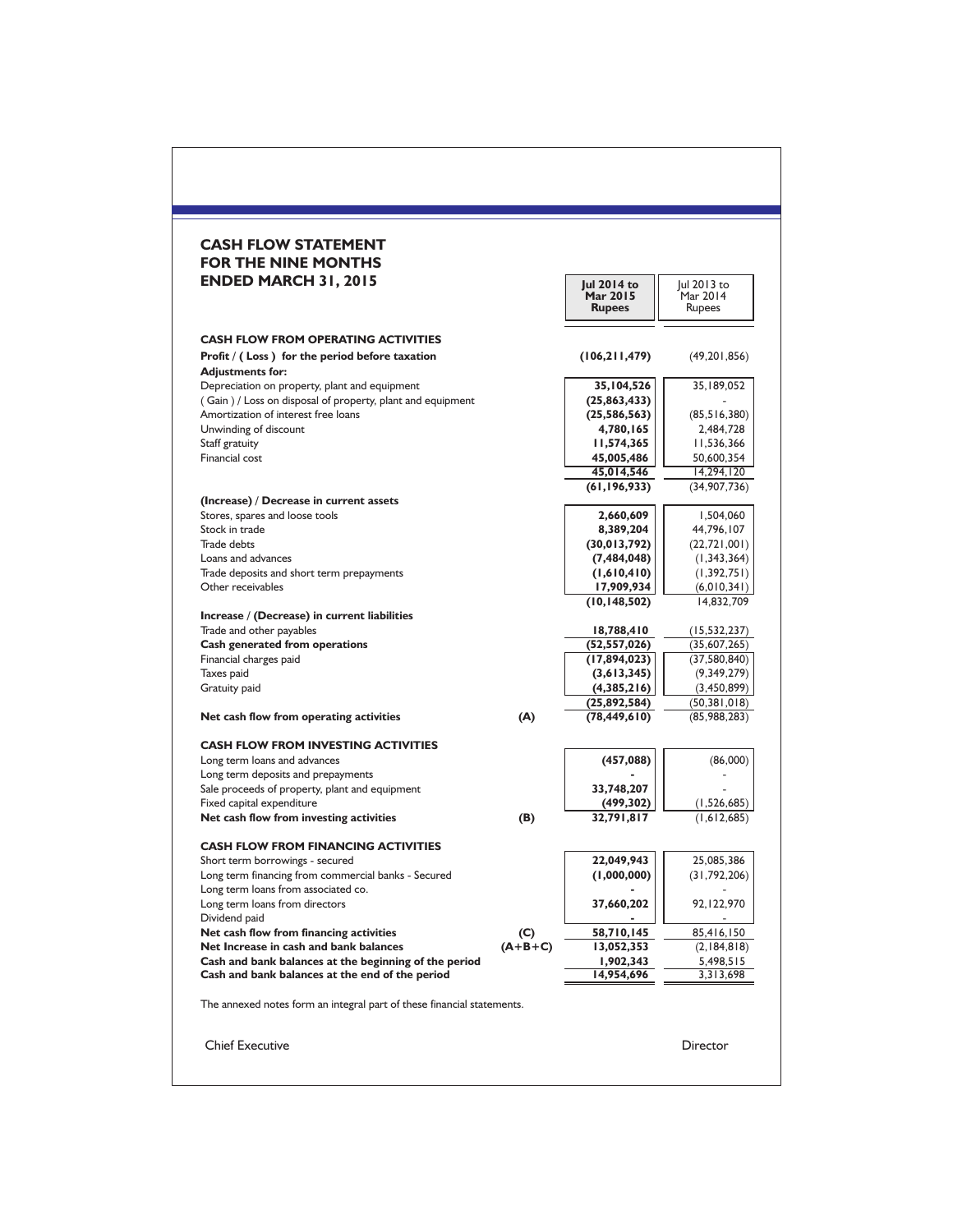### **STATEMENT OF CHANGES IN EQUITY FOR THE NINE MONTHS ENDED MARCH 31, 2015**

| <b>ENDED MARCH 31, 2015</b>                         | Paid-up<br>Capital<br><b>Rupees</b> | Unappropriated<br><b>Loss</b><br><b>Rupees</b> | <b>Total</b><br><b>Rupees</b> |  |
|-----------------------------------------------------|-------------------------------------|------------------------------------------------|-------------------------------|--|
| Balance as at June 30, 2013                         | 300,011,200                         | (535, 938, 713)                                | (235, 927, 513)               |  |
| Effect of retrospective change in accounting policy |                                     | 419,895                                        | 419,895                       |  |
| Net loss for the nine months ended March 31, 2014   |                                     | (52, 564, 434)                                 | (52, 564, 434)                |  |
| Incremental depreciation - net of tax               |                                     | 12,715,040                                     | 12,715,040                    |  |
| Balance as at March 31, 2014                        | 300,011,200                         | (575, 368, 213)                                | (275, 357, 013)               |  |
| Balance as at June 30, 2014                         | 300,011,200                         | (592, 182, 052)                                | (292, 170, 852)               |  |
| Net loss for the nine months ended March 31, 2015   |                                     | (99,652,381)                                   | (99,652,381)                  |  |
| Incremental depreciation - net of tax               |                                     | 15,540,683                                     | 15,540,683                    |  |
| Balance as at March 31, 2015                        | 300,011,200                         | (676, 293, 750)                                | (376, 282, 550)               |  |

Paid-up **Unappropriated** 

The annexed notes form an integral part of these financial statements.

Chief Executive Director

### **NINE MONTHS ENDED MARCH 31, 2015 NOTES TO THE ACCOUNTS FOR THE**

- **1.** These accounts have been prepared in accordance with the requirements of International Accounting Standard No. 34 "Interim Financial Reporting".
- **2.** The accounts are being submitted to the shareholders as required by Section 245 of The Companies Ordinance, 1984.
- **3.** The accounting policies adopted for the preparation of the accounts are the same as those of applied in the preparation of the preceding annual published financial statements of the company for the year ended June 30, 2014.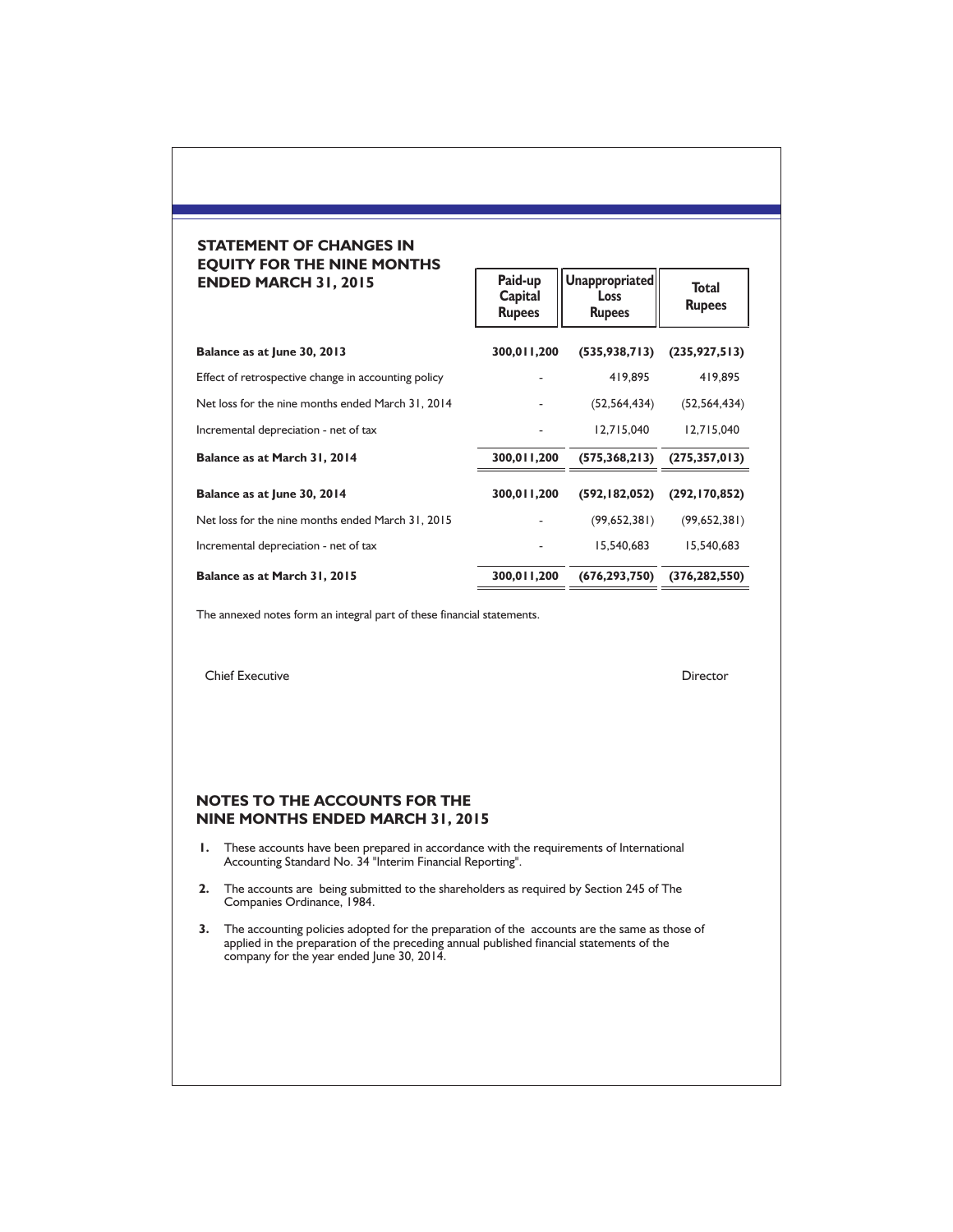| 4. |                                                                                                                                                      | March 31, 2015<br><b>Rupees</b>   | June 30, 2014<br><b>Rupees</b>    |
|----|------------------------------------------------------------------------------------------------------------------------------------------------------|-----------------------------------|-----------------------------------|
|    | <b>LONG TERM FINANCING FROM DIRECTORS- Unsecured</b><br>Original Loan amounts                                                                        | 200,372,222                       | 162,712,020                       |
|    | Less: present value adjustment                                                                                                                       | (139,519,801)                     | (113, 933, 238)                   |
|    |                                                                                                                                                      | 60,852,421                        | 48,778,782                        |
|    | Add: Interest charged to profit and loss account                                                                                                     | 8,186,265<br>69,038,686           | 3,406,100<br>52,184,882           |
| 5. | <b>CONTINGENCIES AND COMMITMENTS</b>                                                                                                                 |                                   |                                   |
|    | 5.1 Contingencies<br>There have been no change in contingencies since the last audited financial statements.                                         |                                   |                                   |
|    | 5.2 Commitments<br>Commitments against irrevocable letters of credit were as under:                                                                  |                                   |                                   |
|    | Import of machinery, raw material and stores                                                                                                         | 982,422                           | 952,000                           |
| 6. | Following is the cost of fixed assets that have been                                                                                                 | Jul 2014 to<br>Mar 2015<br>Rupees | Jul 2013 to<br>Mar 2014<br>Rupees |
|    | added / disposed off during the nine months ended:                                                                                                   |                                   |                                   |
|    | Additions in fixed assets<br>Deletions in fixed assets                                                                                               | 499,302<br>12,521,548             | 1,526,685                         |
| 7. | <b>EARNING PER SHARE - BASIC AND DILUTED</b>                                                                                                         |                                   |                                   |
|    | Profit / (Loss) after tax                                                                                                                            | (99,652,381)                      | (52, 564, 434)                    |
|    | Weighted average number of ordinary shares<br>Earning per share - Basic                                                                              | 30,001,120<br>(3.32)              | 30,001,120<br>(1.75)              |
| 8. | <b>DATE OF AUTHORISATION</b>                                                                                                                         |                                   |                                   |
|    | These accounts have been approved by the Board of directors on April 30, 2015.                                                                       |                                   |                                   |
| 9. | <b>COMPARITIVE FIGURES</b><br>have been rearranged wherever necessary, for the purpose of comparison.<br>have been rounded off to the nearest rupee. |                                   |                                   |
|    |                                                                                                                                                      |                                   |                                   |
|    |                                                                                                                                                      |                                   |                                   |
|    |                                                                                                                                                      |                                   |                                   |
|    |                                                                                                                                                      |                                   |                                   |
|    |                                                                                                                                                      |                                   |                                   |
|    | <b>Chief Executive</b>                                                                                                                               |                                   | Director                          |
|    |                                                                                                                                                      |                                   |                                   |